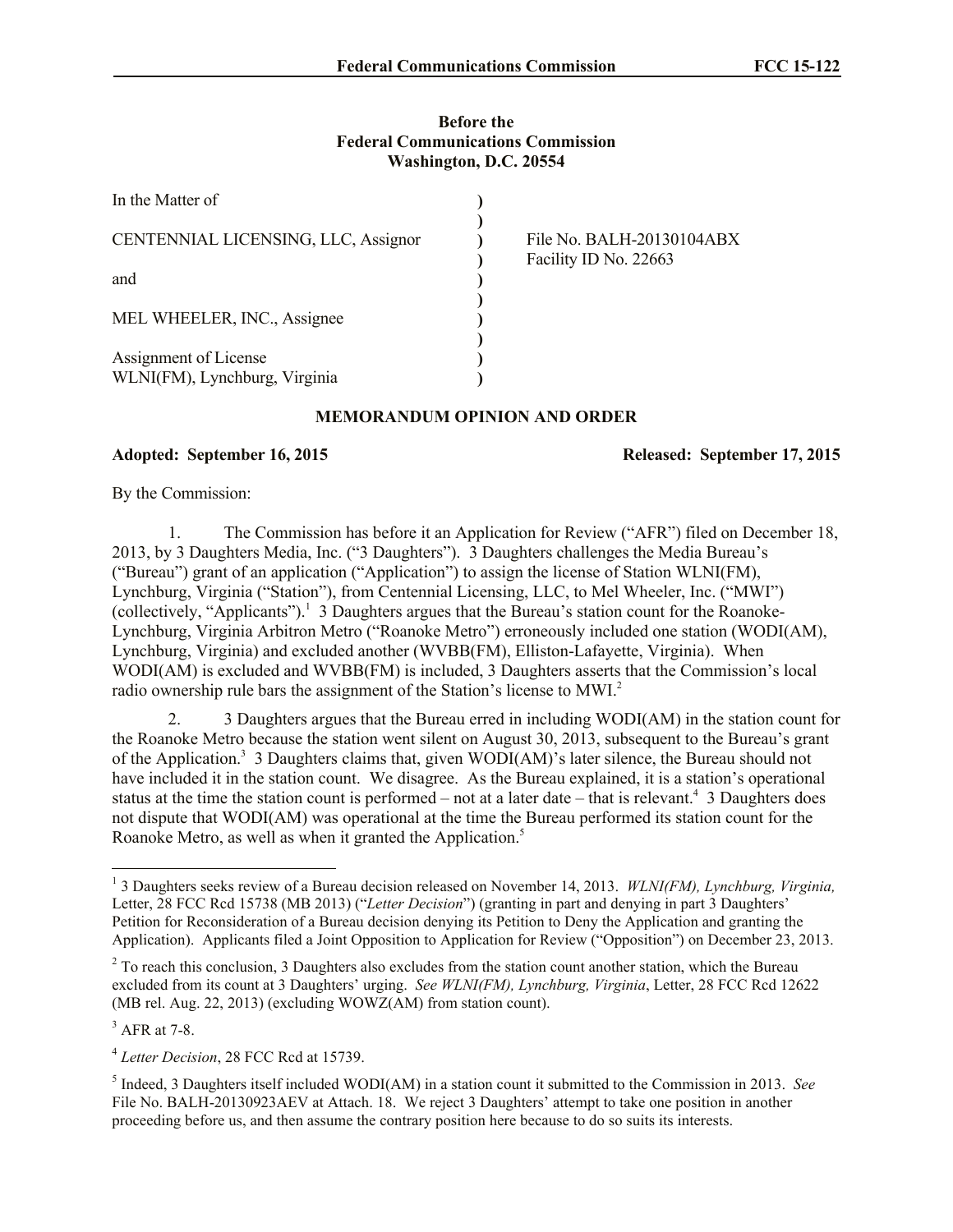3. 3 Daughters also argues that the Bureau erred in failing to consider an argument it made in support of including WVBB(FM) in the station count for the Roanoke Metro. 3 Daughters had argued that it is due to the Arbitron policy known as Total Line Reporting that BIA does not currently list WVBB(FM) as "home" to the market.<sup>6</sup> Total Line Reporting is available where stations simulcast programming. If the owner(s) of such stations elect Total Line Reporting, the ratings for the stations are aggregated and reported as a total line. The total line rating is attributed to one station in the group that is designated in advance by the station owner(s). WVBB(FM) and two other MWI stations – WVBE-FM, Lynchburg, Virginia, and WVBE(AM), Roanoke, Virginia – simulcast programming. MWI has elected Total Line Reporting for these stations. As a result, any ratings attributable to WVBB(FM) (or WVBE(AM)) are credited to WVBE-FM. 3 Daughters maintains that, if WVBB(FM)'s ratings were credited to it instead of WVBE-FM, BIA would list WVBB(FM) as "home" to the Roanoke Metro.

4. As 3 Daughters acknowledges, WVBB(FM) is not listed by BIA as "home" to the Roanoke Metro, nor is it licensed to a community within the Roanoke Metro. Thus, pursuant to the counting methodology adopted by the Commission,<sup>7</sup> the Bureau did not include  $WWBB(FM)$  in its station count when it evaluated whether assignment of the Station's license to MWI would comply with the local radio ownership rule.<sup>8</sup> The Bureau originally concluded that it "need not reach 3 Daughters' argument for inclusion of WVBB(FM) in the count" but on reconsideration reversed itself.<sup>9</sup> It then considered the argument but determined that it lacked merit. The Bureau noted that BIA does not list WVBB(FM) as "home" to the Roanoke Metro, nor do the contours of the Station and WVBB(FM) overlap.<sup>10</sup> The Bureau dismissed 3 Daughters' attempt to pick and choose which stations are included in a market for the purpose of analyzing different proposed station acquisitions and noted that the Commission had expressly rejected such an *ad hoc* approach.<sup>1</sup>

5. After reviewing the record, we affirm the Bureau's finding that 3 Daughters' argument for inclusion of WVBB(FM) in the station count was meritless, but find that the Bureau erred in failing to address 3 Daughters' Total Line Reporting argument. Accordingly, we grant the AFR in part and consider the argument herein.<sup>12</sup>

 $\overline{a}$ 

9 *Id.*

 $10 \, H$ 

<sup>11</sup> Letter Decision, 28 FCC Rcd at 15740.

<sup>12</sup> We consider the evidence presented by 3 Daughters in its Petition to Deny in our analysis. We do not consider evidence presented by 3 Daughters for the first time in its Petition for Reconsideration. Therein, 3 Daughters

(continued….)

 $6$  AFR at 5-6.

<sup>7</sup> *2002 Biennial Regulatory Review – Review of the Commission's Broadcast Ownership Rules and Other Rules,* Report and Order and Notice of Proposed Rulemaking, 18 FCC Rcd 13620, 13727 ¶ 280 (2003) ("*Ownership Order*") (including in a radio market stations that are listed by BIA as "home" to an Arbitron Metro or are licensed to a community of license located within the Metro's geographic boundary).

<sup>&</sup>lt;sup>8</sup> Letter Decision, 28 FCC Rcd at 15740. BIA did list WVBB(FM) as "home" to the Roanoke Metro from January 6, 2009 until late 2011. The Commission has stated that "a party may not receive the benefit of changing the home status of its own station if such change occurred within the two years prior to the filing of an application." *Ownership Order*, 18 FCC Rcd at 13726 ¶ 278. At the time that Applicants filed the Application, BIA had not excluded WVBB(FM) from its list of stations that are "home" to the Roanoke Metro for two years or more. Thus, it could be argued that the Bureau should not have allowed MWI to receive the benefit of the station's changed "home" status. In fact, though, BIA has indicated that its listing of WVBB(FM) as "home" to the Roanoke Metro was an inadvertent error made while implementing the station's change in community of license from Ronceverte, West Virginia, to Elliston-Lafayette, Virginia. BIA erroneously listed the station's new community of license as located in a county within the geographic boundaries of the Roanoke Metro when the new community of license actually was – and is – located in a county outside the geographic boundaries of that Metro. BIA corrected this error in the fall of 2011. Given that BIA has indicated that WVBB(FM) never was "home" to the Roanoke Metro, we find irrelevant the fact that the Application was filed less than two years after BIA corrected its error.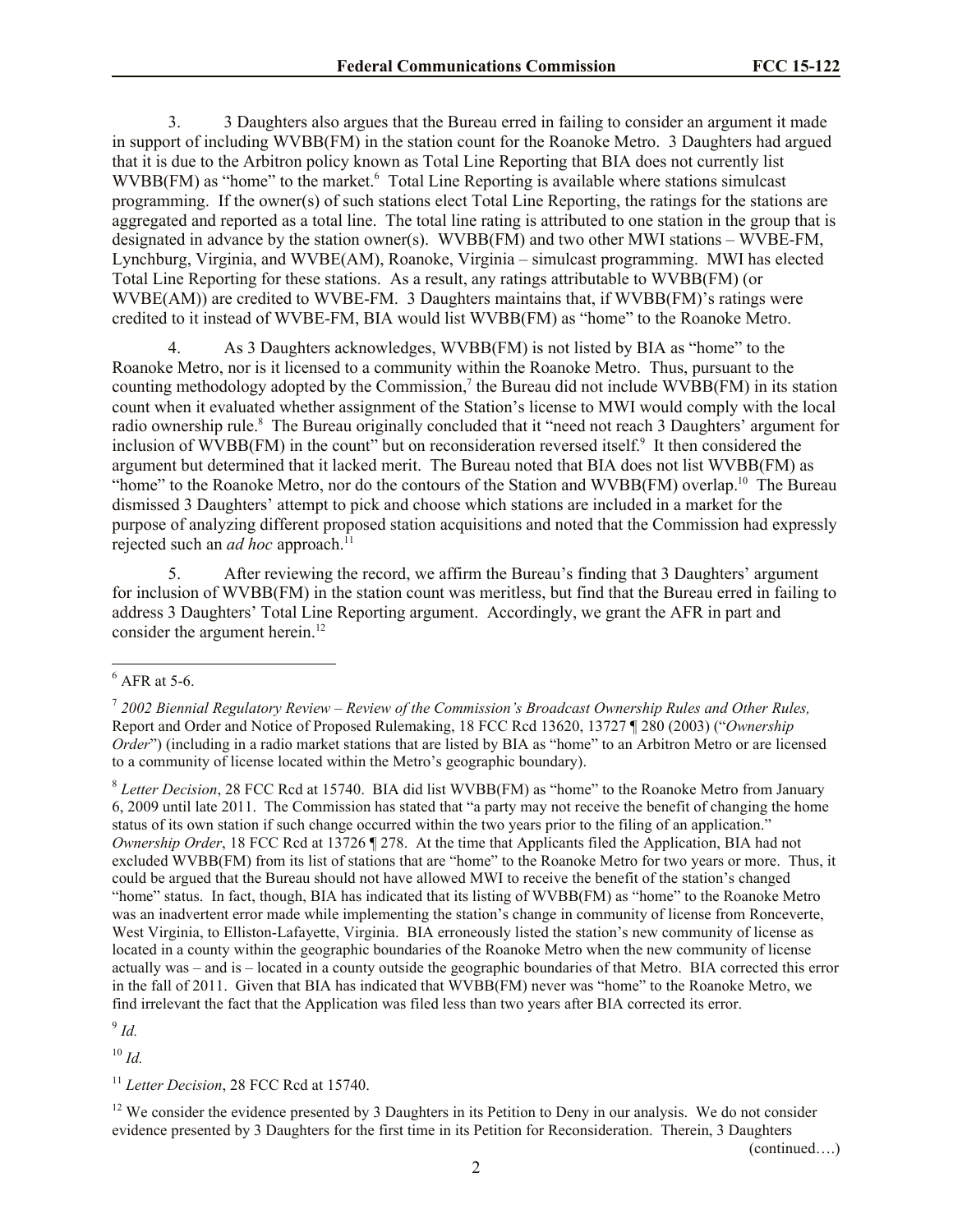6. 3 Daughters asks us to override the Bureau's reliance on BIA's determination that  $WVBB(FM)$  is not "home" to the Roanoke Metro.<sup>13</sup> We decline to do so. 3 Daughters' has not demonstrated that BIA varied from its own practices in excluding WVBB(FM) from the list of stations that are "home" to the Roanoke Metro. 3 Daughters itself states, BIA lists a station that is licensed to a community outside the geographic boundaries of a market as "home" to that market if the station receives meaningful ratings.<sup>14</sup> According to 3 Daughters, a station has "meaningful ratings" if it is rated in the top half of the stations in the market.<sup>15</sup> 3 Daughters seems to argue that WVBB(FM) has meaningful ratings in the Roanoke Metro, asserting that WVBB(FM) accounted for 22.9 percent of the diary entries attributed to WVBE-FM in the Fall 2012 ratings period<sup>16</sup> and that WVBE-FM had a 7.7 share and a 9.3 share in the Fall 2012 and Fall 2013 ratings, respectively.<sup>17</sup> 3 Daughters does not explain the connection between these two pieces of data, nor does it explain how it can conclude from this data that WVBB(FM) would be rated in the top half of the stations in the Roanoke Metro if rated separately from WVBE-FM. Further, it fails to substantiate its claim regarding the diary entries and WVBB(FM)'s Fall 2013 ratings.<sup>18</sup>

Even were we to credit 3 Daughters' claim, at most, it could be argued that 3 Daughters has demonstrated that simulcasting of the WVBE-FM signal on WVBB(FM) enhances the transmission facilities of WVBE-FM, and thus offers MWI a competitive advantage in the Roanoke Metro.<sup>19</sup> That

alleged for the first time that WVBB(FM)'s antenna site is within the Roanoke Metro, WVBB(FM) puts a city grade signal over a large portion of the city of Roanoke, and WVBB(FM) is marketed to the Roanoke Metro. Petition for Reconsideration at 3-4. Under Section 1.106(c) of the Commission's rules, a petition for reconsideration that relies on new facts or arguments may be granted only if (1) the facts or arguments "relate to events that have occurred or circumstances that have changed since the last opportunity to present such matters," (2) "the petition relies on facts or arguments unknown to the petitioner until after its last opportunity to present such matters which could not, through the exercise of ordinary diligence, have been learned prior to such opportunity," or (3) consideration of the new facts or arguments is in the public interest. 47 C.F.R. § 1.106(c). We find that none of those circumstances was present when 3 Daughters filed the Petition for Reconsideration or at any time thereafter. In any event, we note that consideration of this additional evidence would not have altered our decision herein. At most, it would support a finding that WVBB(FM) enhances the transmission facilities of WVBE-FM. For the sake of argument, we already assume this is the case. See, *infra*, para. 7.

<sup>13</sup> In 2003, the Commission revised the manner in which it defines local radio markets, moving from a definition based on contour overlaps to one based on geographic areas. *Ownership Order*, 18 FCC Rcd at 13732 ¶ 291. Specifically, the Commission determined that it would define radio markets by reference to Arbitron Metro Survey Areas as reported by BIA. *Id.* at 13724- 28 ¶¶ 273-281. The Commission includes in its station count for a market stations that BIA lists as "home" to a market and any other licensed full power radio station whose community of license is located within the market's geographic boundary. As noted above, BIA has indicated that WVBB(FM) has never been "home" to the Roanoke Metro. *See supra* note 8. MWI's decision to elect Total Line Reporting for WVBB(FM) – which resulted in BIA reporting no ratings for WVBB(FM) and attributing that station's ratings to WVBE-FM – did not lead BIA to exclude it from the list of stations that are "home" to the Roanoke Metro.

 $14$  AFR at 3.

<sup>15</sup> *Id.*

<sup>16</sup> Petition to Deny at 5; Reply to Opposition to Petition to Deny at 5.

 $17$  Reply to Petition to Deny at 5; AFR at 5.

<sup>18</sup> That claim is founded on information 3 Daughters' claims to have obtained from another station owner in the Roanoke market. Reply to Opposition to Petition to Deny at 5. According to 3 Daughters, an employee of that station owner "examined all Arbitron [diaries] for the Roanoke-Lynchburg Market." *Id.* While 3 Daughters did submit certain materials provided to it by this other station owner, 3 Daughters did not submit either copies of the diaries or a declaration from the employee of the other station owner regarding his review of the diaries.

<sup>(</sup>Continued from previous page)

 $19$  This requires us to credit 3 Daughters' allegation that WVBB(FM) "accounted for 22.9% of all diary entries" for this group of MWI stations in the Fall 2012 rating period. As noted, though, this claim is not substantiated. *See, supra* note 18.